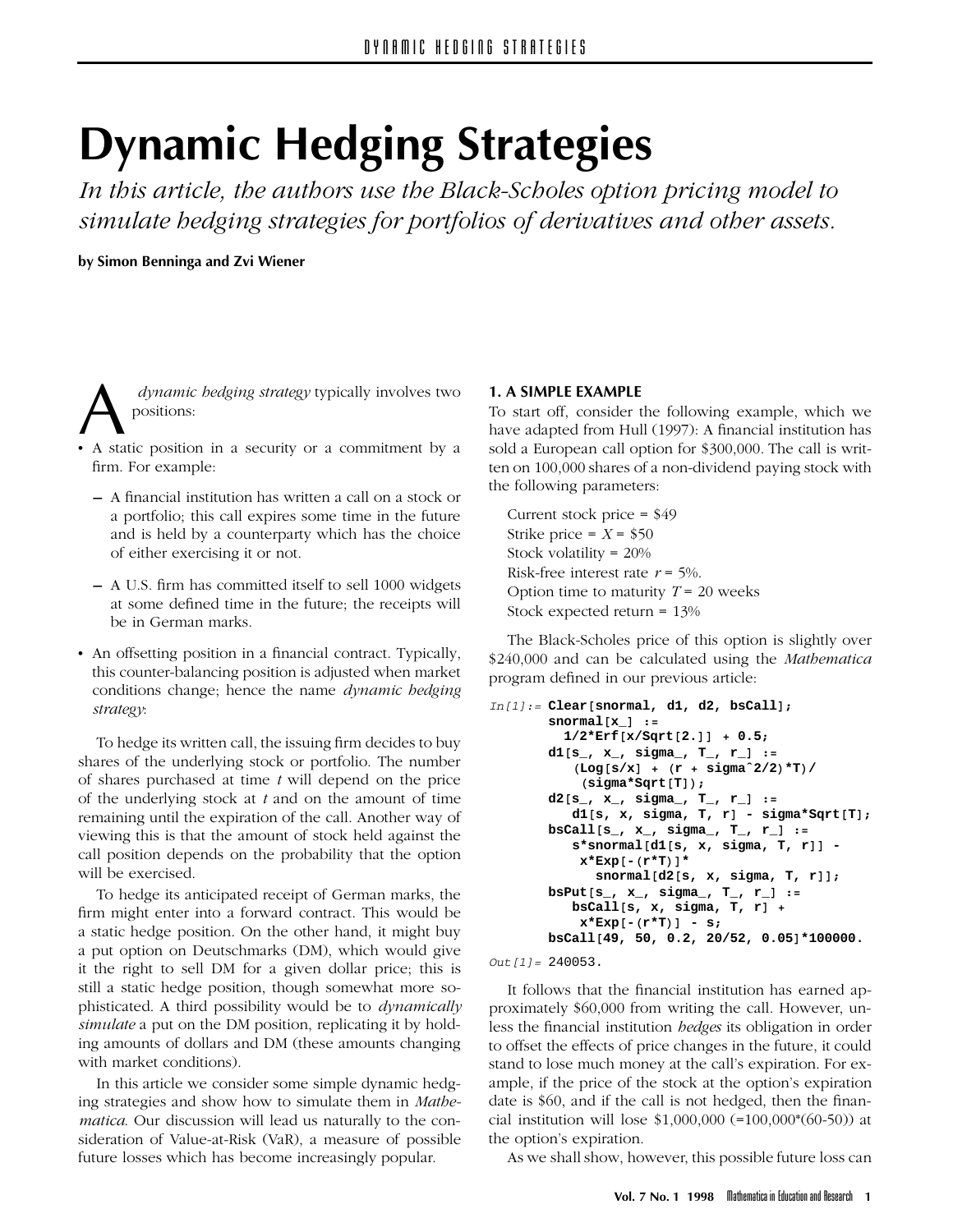be offset by a judicious hedging strategy. In the succeeding sections we consider a number of hedging strategies.

# **2. A STOP-LOSS STRATEGY**

One strategy which could be followed is to purchase the shares only if the calls are in the money. This strategy looks something like the following: Initially, the bank sells the calls for \$300,000. Since the current share price of \$49 is less than the call exercise price of \$50, the calls are out of the money. The bank then invests the \$300,000 in the 5% bonds for one week (the current hedging period). At the end of the week there are two possibilities:

- If current stock price is  $\le$  \$50, reinvest the proceeds from the  $$300,000$  (now worth  $$300,000*Exp[0.05/20] =$ \$300,751 ) into bonds, letting them earn a further 5% annually for another week.
- If the current stock price is  $>$  \$50, buy 100,000 shares, fully covering the call. Pay for these shares by selling the \$300,751 of bonds and borrowing the rest of the money (at 5% annually).

At the end of the second week:

- If the current stock price is  $>$  \$50, continue to hold onto the 100,000 shares, refinancing the net debt for another week at 5%.
- If current stock price is  $\lt$  \$50, sell all the shares and put the proceeds into bonds earning 5% annually.

We can write a *Mathematica* program which simulates this strategy:

```
Needs["Statistics'Master'"]
Clear[stopLoss]
numPer=20; (* number of periods *)
length = 1/52; (*length of each period *)
initPrice = 49; (* initial price of stock *)
sigma = 0.2;r = 0.05;mu = 0.15;
numOptions = 100; (* number of options written *)
strike = 50;
 (* financial institution gets
    for writing calls *)
receivedForCalls = 300;
stopLoss[nn_]:=
Module[{price,stockPosition},
If[nn!=0, SeedRandom[nn],SeedRandom[]];
price[0]=initPrice;
price[t_]:=price[t]=
  price[t-1]*
   Exp[(mu-sigmaˆ2/2)*length +
    sigma*Sqrt[length]*
     Random[NormalDistribution[0,1]]]//N;
stockPosition[t_]:= If[price[t]<strike,0,100];
debt[0]=stockPosition[0]-receivedForCalls;
debt[t_]:=debt[t-1]*Exp[r*length]+
  (stockPosition[t]-stockPosition[t-1])*price[t];
```

```
debt[numPer]=debt[numPer-1]*Exp[r*length] -
  stockPosition[numPer-1]*price[numPer] +
 numOptions*Max[price[numPer] - strike,0];
debt[numPer]
];
```
In this simple program: price[t] simulates a series of random prices, starting with initPrice. stockPosition is a function which is either 100 (if the current stock price is greater than the strike price) or 0. debt [] is a function which is negative if the financial institution has money invested in riskless bonds and positive if it has borrowings (so that at the terminal date negative debt means profits for the firm).

The program returns the terminal debt of the firm debt[numPer]. The parameter nn of the stopLoss function is used to set the random seed either to be fixed (when nn is different from zero) or to be chosen by the program. If we wish to be able to repeat the same results in multiple runs we use nn different from zero. Running this simulation 100 times produces the following result:

```
In[2]:= (* number of periods *)
       numPer=20;
       (*length of each period *)
       length = 1/52;
       (* initial price of stock *)
       initPrice = 49;
       sigma = 0.2;
       r = 0.05;
       mu = 0.15;
       (* number of options written *)
       numOptions = 100;
       strike = 50;
       (* financial institution gets
             for writing calls *)
       receivedForCalls = 300;
       tbl=Table[stopLoss[n],{n,1,100}];
       {Mean[tbl],StandardDeviation[tbl]}
Out[2]= {-38.7918, 183.951}
```
This means that–for the particular series of random numbers generated with random seeds 1,...,100 and with weekly rebalancing of the position–the average gain of the bank is \$38,792 (with standard deviation of \$183,951). It is interesting to plot the results of all 100 of these simulations:

```
In[3]:= ListPlot[tbl, PlotJoined -> True,
        PlotRange -> All];
```


The results of the simulation are, of course, sensitive to the random numbers generated. For example, if we replace tbl=Table [stopLoss  $[n+30]$ ,  $\{n,1,100\}$ ] by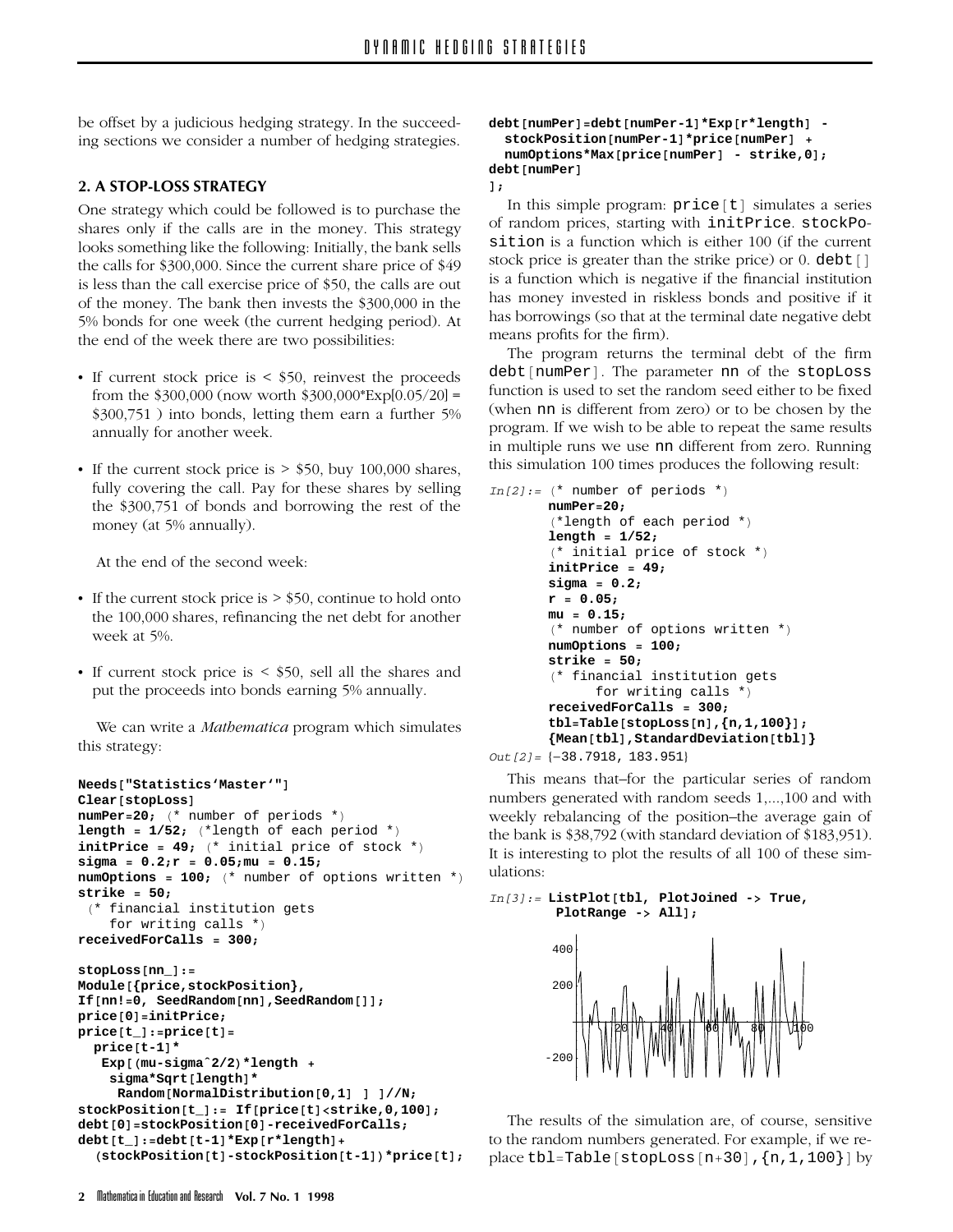tbl=Table[stopLoss[n+30], $\{n, 1, 100\}$ ], we get as output {-50.4517,183.548}.

# **3. A SIMPLE EXAMPLE OF DELTA HEDGING**

In this section, we hedge this position by using a *delta hedge* (in Section 4 we shall explain why this hedge is better than the stop-loss strategy illustrated in the previous section). In a delta hedge, we hedge the call position by purchasing  $\frac{\partial C}{\partial S}$  shares, where *C* is the call price. In the next section we shall illustrate a dynamic delta hedge, but in this chapter we concentrate on a static hedge. To hedge the position, we buy  $\frac{\partial C}{\partial S}$  = 52,160 shares. The hedge ratio was calculated using *Mathematica*:

```
In[4]:= Clear[delta]
       delta[s_, x_, sigma_, T_, r_] :=
          snormal[d1[s, x, sigma, T, r]];
         delta[49, 50, 0.2, 20/52, 0.05]*100000
```
*Out[4]=* 52160.5

Note that we have used an analytical equation for delta, instead of using the derivative: delta[s\_, x\_,  $T_$ ,  $r_$ , sigma $_$  :=  $D[bsCall[s1,x,T,r,sigm]$ ,  $s1$  / .  $s1 \rightarrow s$ . The derivative takes much longer to compute. We prove this analytic formula below. The cost of purchasing these shares is ∂*C/*∂*S* \* 49 = 52*,* 160 \* 49 = \$2*,* 555*,* 863 (note the use of AccountingForm to format the numbers):

```
In[5]:= delta[49, 50, 0.2, 20/52, 0.05]*100000*49
        AccountingForm[%, NumberPadding ->
           {"", ""}, DigitBlock -> 3]
2.55586 \times 10^6<br>"2,555,863."
```
We borrow the cost of purchasing these shares. If, after 1 week, the price of the share has increased to \$52, then the call written by the financial institution is worth \$415,897:

```
In[6]:= bsCall[52,50,0.2,19/52,0.05] ∗ 100000//
         AccountingForm
Out[6]= "415897."
```
We can now do a cost-benefit analysis, assuming that the position is completely closed out (i.e., that the writer pays out the increase in the call's value to the purchaser, sells his shares, and repays the loan with interest):

- The increase in the call's value represents a *loss* for the call writer of  $$115,897 = $415,897 - $300,000$ .
- On the other hand the 52,160 shares purchased by the call writer are now worth  $52,160*52 = $2,712,320$ , which is a gain of 52,160\*(\$52-\$49)= \$156,480, which partially offsets this loss.
- Finally, the call writer must repay the loan.

The net gain or loss to the writer after one week is the sum of these:

| Payment to buyer of call | $-$115,897$     |
|--------------------------|-----------------|
| Sale of shares           | \$2,712,320     |
| Repayment of loan        | $-$ \$2,558,322 |
| Total                    | \$38,101        |

#### **Analytic Delta**

The analytic expression for the delta of an option (its sensitivity to the changes in the underlying price) is well known. We use *Mathematica* to derive this formula. First we wish to explain why the naive  $D[\text{bsCall}[s, x,$ T, r, sigma], s] does not work. In the definition of bsCall we have used two numeric values, 2. and 0.5. As soon as a numeric value appears the whole function is numeric and not analytic, and it cannot be simplified. A slight variation on the original definition allow us to differentiate bsCall and bsPut:

```
In[7]:= Clear[snormal,d1,d2,bsCall];
       snormal[x_]:= Erf[x/Sqrt[2]]/2 + 1/2;
       d1[s_, x_, sigma_, T_, r_]:=
        (Log[s/x]+(r+sigmaˆ2/2)*T)/(sigma*Sqrt[T]);
       d2[s_, x_, sigma_, T_, r_]:=
         d1[s, x, sigma, T, r]-sigma*Sqrt[T];
       bsCall[s_, x_, sigma_, T_,r_]:=
        s*snormal[d1[s,x,sigma,T,r]]-
         x*Exp[-r*T]*snormal[d2[s,x,sigma,T,r]];
       bsPut[s_,x_,sigma_,T_,r_]:=
        bsCall[s,x,sigma,T,r] + x*Exp[-r*T] - s;
```
We can now differentiate the option pricing function analytically:

$$
In[8]:=\text{delta1} =
$$
\n
$$
D[\text{bsCall[s, x, \sigma, T, r], s] // Simplify}
$$
\n
$$
Out[8] = \frac{1}{2} \left( 1 + \text{Erf} \left[ \frac{0.247487 \text{ T} + 3.53553 \text{ Log} \left[ \frac{\text{s}}{\text{x}} \right]}{\sqrt{\text{T}}} \right] \right)
$$

We can compare this expression with  $N(d_1)$  to see that they are the same:

$$
In [9]:=\text{delta2}=\text{snormal[d1[s, x, \sigma, T, r]]}//\text{Simplify}
$$

$$
Out [9]=\frac{1}{2}\left(1+\text{Erf}\left[\frac{3.53553\left(0.07\text{ T}+\text{Log}\left[\frac{\text{s}}{\text{x}}\right]\right)}{\sqrt{\text{T}}}\right]\right)
$$

While this result is an impressive illustration of *Mathematica*'s power (especially to those of us who have struggled with taking the derivative of the Black-Scholes option pricing function!), the analytic expression for bsCall is not user friendly; for example, bsCall[49,50, 2/10, 20/52, 5/100] returns a long analytic expression and not a number (this could be fixed by appending //N to the expression below or by making at least one of the parameters a value, for example, by writing 50. instead of 50 or 0.2 instead of 2/10:

### *In[10]:=* **bsCall[49,50.,2/10,20/52,5/100]** *Out[10]=* 2.40053

Both analytic and numeric approaches are useful in some situations, but one should distinguish between them.

# **4. DYNAMIC DELTA HEDGING: A SLIGHTLY MORE COMPLICATED EXAMPLE**

We can make the above example more realistic by assuming that the hedge position is adjusted in each of the 20 weeks. At time *t* = 0, 1, ... , 20:

Number of shares sold *Nt* = ∂*Ct/*∂*St* \* 100*,* 000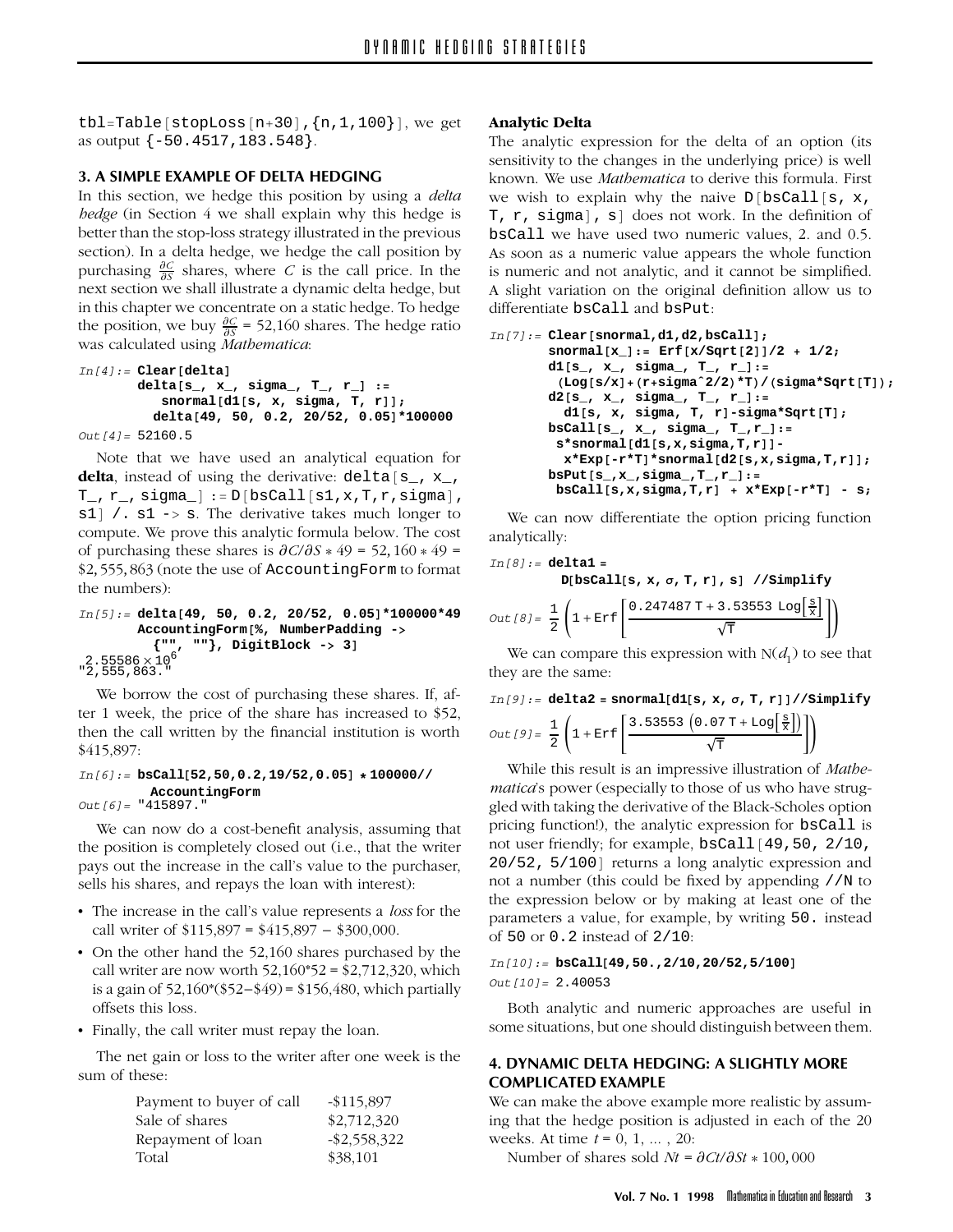#### PROGRAM 1:

```
numPer = 20; length = 1/52.; initPrice = 49; sigma = 0.2;
  r = 0.05; mu = 0.15; numOptions = 100; strike = 50;
 receivedForCalls = 300; Clear[simulation]
simulation[nn_, length_] :=
   simulation[nn, length] =
    Module[{path, price, hedge, stockPosition, priceOfStocks,
      numStockBought, paidForStock, debt, numPer},
     numPer = 20/length; path :=
       Module[{}, If[nn != 0, SeedRandom[nn], SeedRandom[]];
         Table[Random[NormalDistribution[0, 1]], {numPer}]];
      price =
      FoldList[#1*Exp[(mu - sigmaˆ2/2)*length +
            sigma*Sqrt[length]*#2] & , initPrice, path];
     hedge =
       Table[delta[price[[i]], strike, sigma,
         length*(numPer - i + 1), r], {i, numPer}];
      stockPosition = Join[numOptions*hedge, {0}];
      priceOfStocks = stockPosition*price;
     numStockBought =
      Join[{stockPosition[[1]]},
        Table[stockPosition[[i + 1]] - stockPosition[[i]],
         {i, numPer}]]; paidForStock = numStockBought*price;
      debt = {paidForStock[[1]] - receivedForCalls};
      Do[AppendTo[debt, debt[[i-1]]*Exp[r*length] +
         paidForStock[[i]]], {i, 2, numPer + 1}];
      debt[[numPer + 1]] =
       debt[[numPer + 1]] +
        numOptions*Max[price[[numPer + 1]] - strike, 0];
      N[{Last[debt], path, price, hedge, stockPosition,
        priceOfStocks, numStockBought, paidForStock, debt}]];
```
Net loan outstanding =  $Lt = Lt - 1*e5\% / 52 + (Nt - Nt - 1)$ *St* (i.e., if new shares are bought, they are purchased with borrowed funds, and if shares are sold, the proceeds pay down the loan).

Terminal profitability of the position at  $t = 20: -100,000*$  $Max(S20 - X, 0) - Lt$ 

Program 1 simulates this position.

# **Explanation of** simulation[nn\_]

The module simulation[nn\_] is more complicated than the module stopLoss[nn\_] of Section 1. The complications allow us to illustrate some additional features of *Mathematica*. In the rest of this subsection we explain this program. Recall that any Module has the syntax;

```
Module[{local variables},
 lines of code separated by semicolons;
 last line of code is returned,
  provided there is no semicolon]
```
In our program this works out as follows: {path, price, hedge, stockPostion, priceOfStocks, numStockBought, paidForStock, debt} are the local variables of simulation[nn\_]. path is itself a module, which creates numPer normally-distributed random variables:

```
path:=Module[{}, If[nn!=0,
   SeedRandom[nn],SeedRandom[]];
Table[Random[NormalDistribution[0,1]], {numPer}]];
```
If  $nn = 0$ , then path chooses a random seed stochastically (actually from the computer's internal clock); if, however nn  $\neq 0$ , then path chooses SeedRandom[nn]. In either case, path goes on to create numPer standard normal variables.

```
price=FoldList[(#1*Exp[(mu-sigmaˆ2/2) *
  length+sigma*Sqrt[length]*#2])&,initPrice,path]
```
price creates a list of random prices. This list has numPer + 1 prices, and the first price is initPrice. Each succeeding price is given by multiplying the current price by a lognormally distributed random factor corresponding to market moves. The corrected drift (mu-sigma<sup>^2/2)</sup> appears due to the Ito lemma.

```
hedge= Table[delta[price[[i]],strike,
  length*(numPer-i+1),r,sigma], {i,numPer}]
```